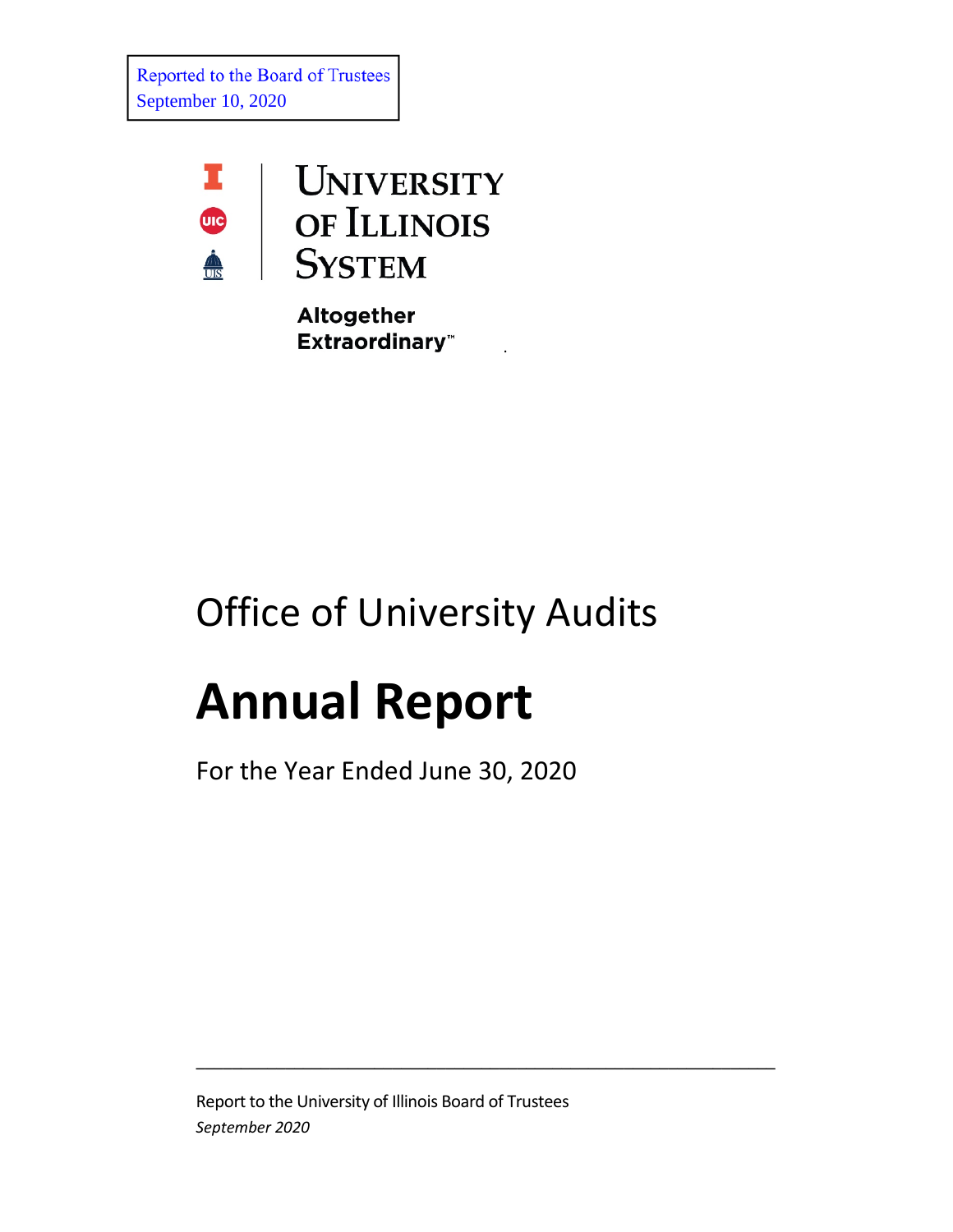### TABLE OF CONTENTS

#### P AGE

| SECTION 1:       |  |
|------------------|--|
|                  |  |
| $S$ FCTION $2$ : |  |
| SECTION 3:       |  |

| . |  |
|---|--|
|   |  |

#### A PPENDICES :

| 15 |
|----|
|    |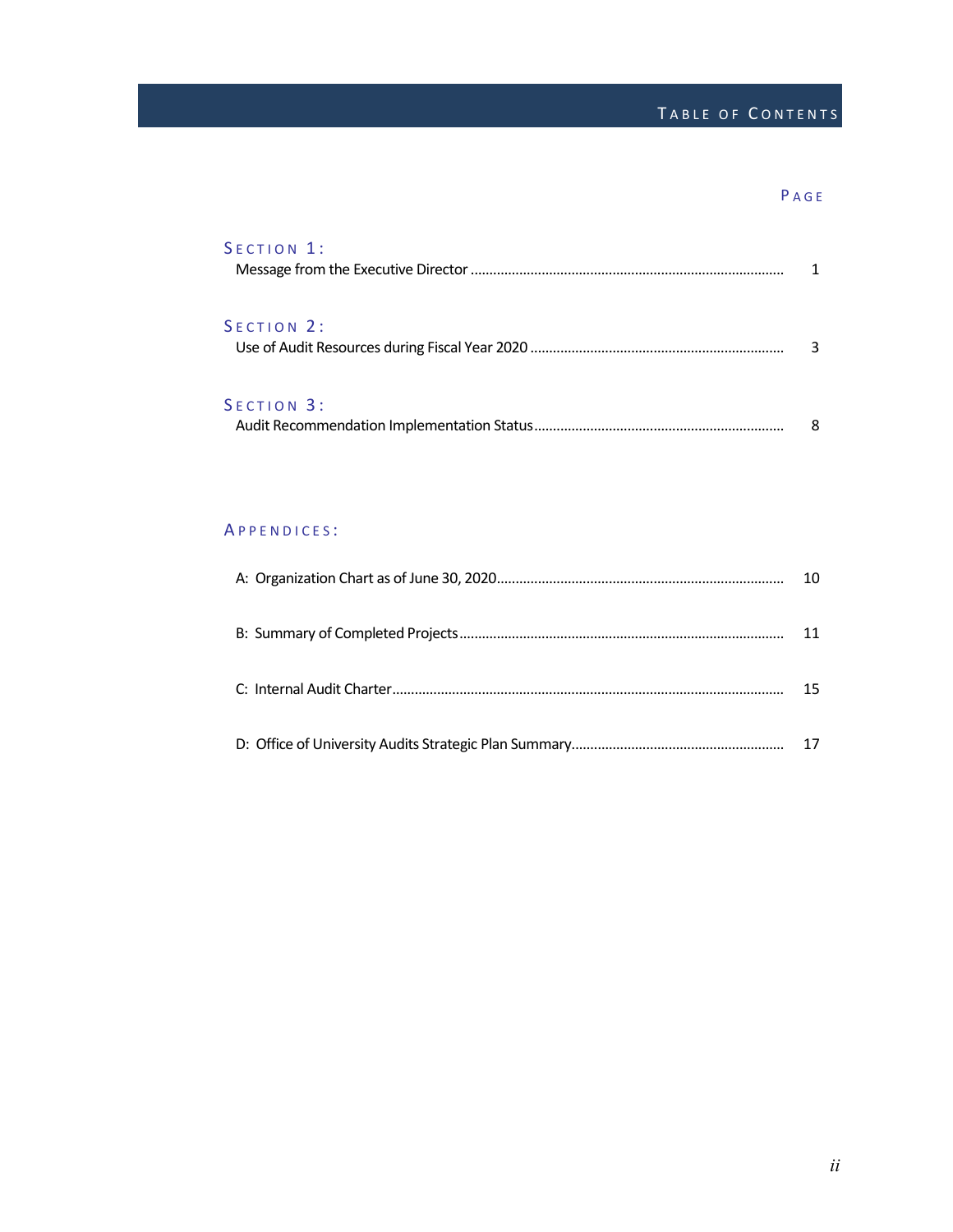## SECTION 1

#### MESSAGE FROM THE EXECUTIVE DIRECTOR

President Killeen and The University of Illinois Board of Trustees

On behalf of the Office of University Audits (Office), I am pleased to present our Annual Report for the Year Ended June 30, 2020 (Report). The Report describes our service to the University of Illinois System (System) through the utilization of audit resources, performance metrics and benchmarks, and adherence to professional standards and our Internal Audit Charter.

Our mission is to protect and strengthen the System, by providing independent, objective assurance and consulting services that evaluate the effectiveness of governance, risk management, and internal control processes. We assist all levels of management in the achievement of System goals by striving to provide a positive impact on the effectiveness and efficiency of the System's operations. Selected highlights of our services during the fiscal year include:

- We delivered over 22,000 hours of service.
- We completed 52 audit, investigation, and consulting projects resulting in 230 recommendations for improvement.
- We validated the implementation of nearly 130 improvements made by management.
- We provided consultative and advisory assistance to management to address the COVID-19 pandemic.

Based on the program of work completed during fiscal year 2020, we submit the following representations:

- All audits were performed in accordance with The Institute of Internal Auditors' (IIA) *International Standards for the Professional Practice of Internal Auditing.*
- The Audit Plan and each individual audit were risk-driven.
- There is transparency in all reports issued; all significant findings were reported.
- We received cooperation from management in all audits conducted.

The *International Standards for the Professional Practice of Internal Auditing (IIA Standards)* require a periodic internal assessment to assess conformance with *IIA Standards* and the IIA Code of Ethics. In conformance with State Internal Audit Advisory Board Guidelines a subset of the *Standards,*  Performance Standards 2200, 2300, and 2400, was selected. Results of the periodic internal assessment concluded a Generally Conforms opinion on these *Standards*, which is the highest rating classification. We identified minor opportunities for continued improvement, which have been communicated to the President and the Audit, Budget, Finance, and Facilities Committee*.*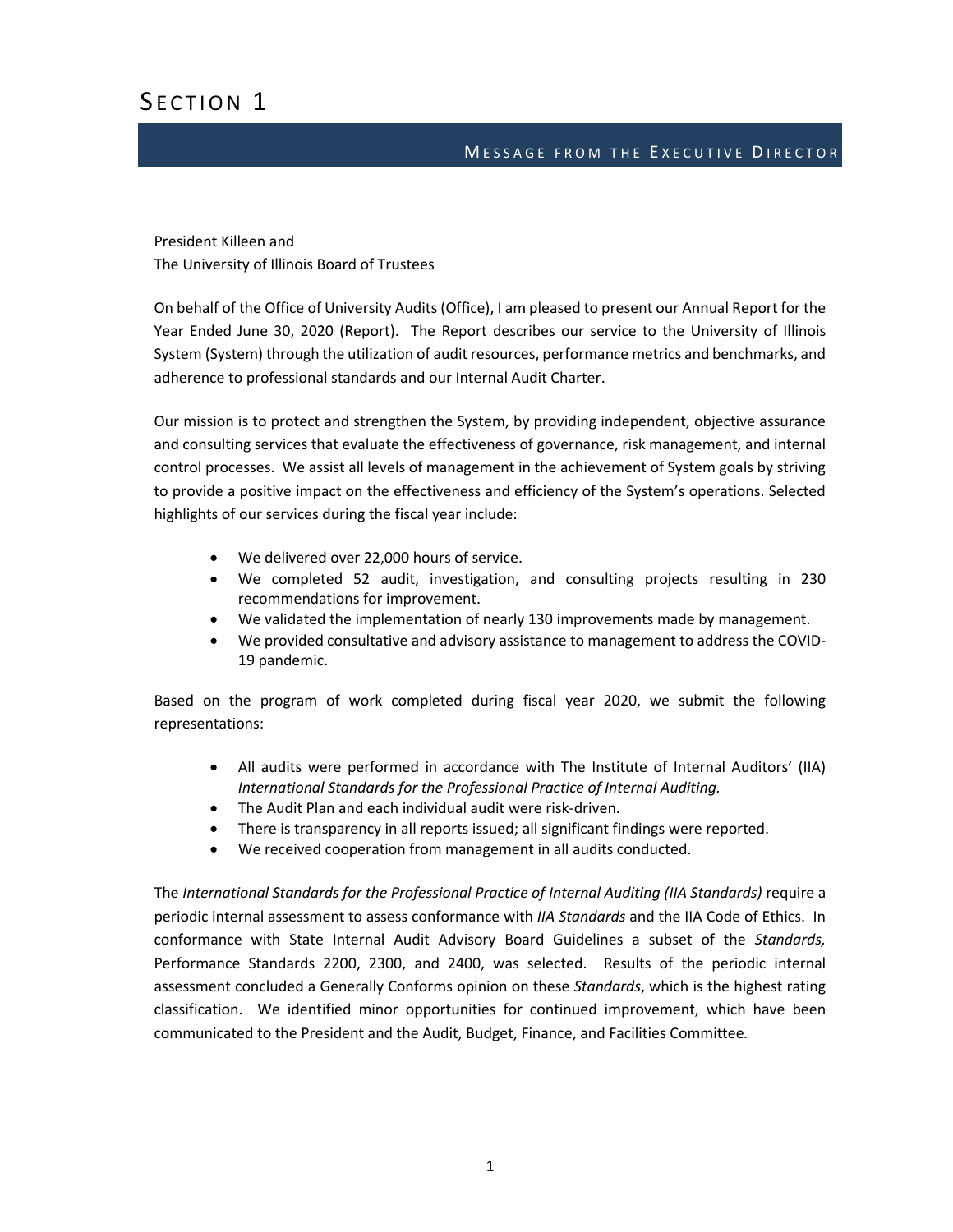The Office's accomplishments would not have been possible without the dedication and professionalism of the employees in the Office, and I thank them for their efforts. I also would like to thank the officers and staff of the System for their cooperation and responsiveness. Finally, I thank you for your continued support of our Office.

Sincerely,

Julie A. Zemaitis

Executive Director of University Audits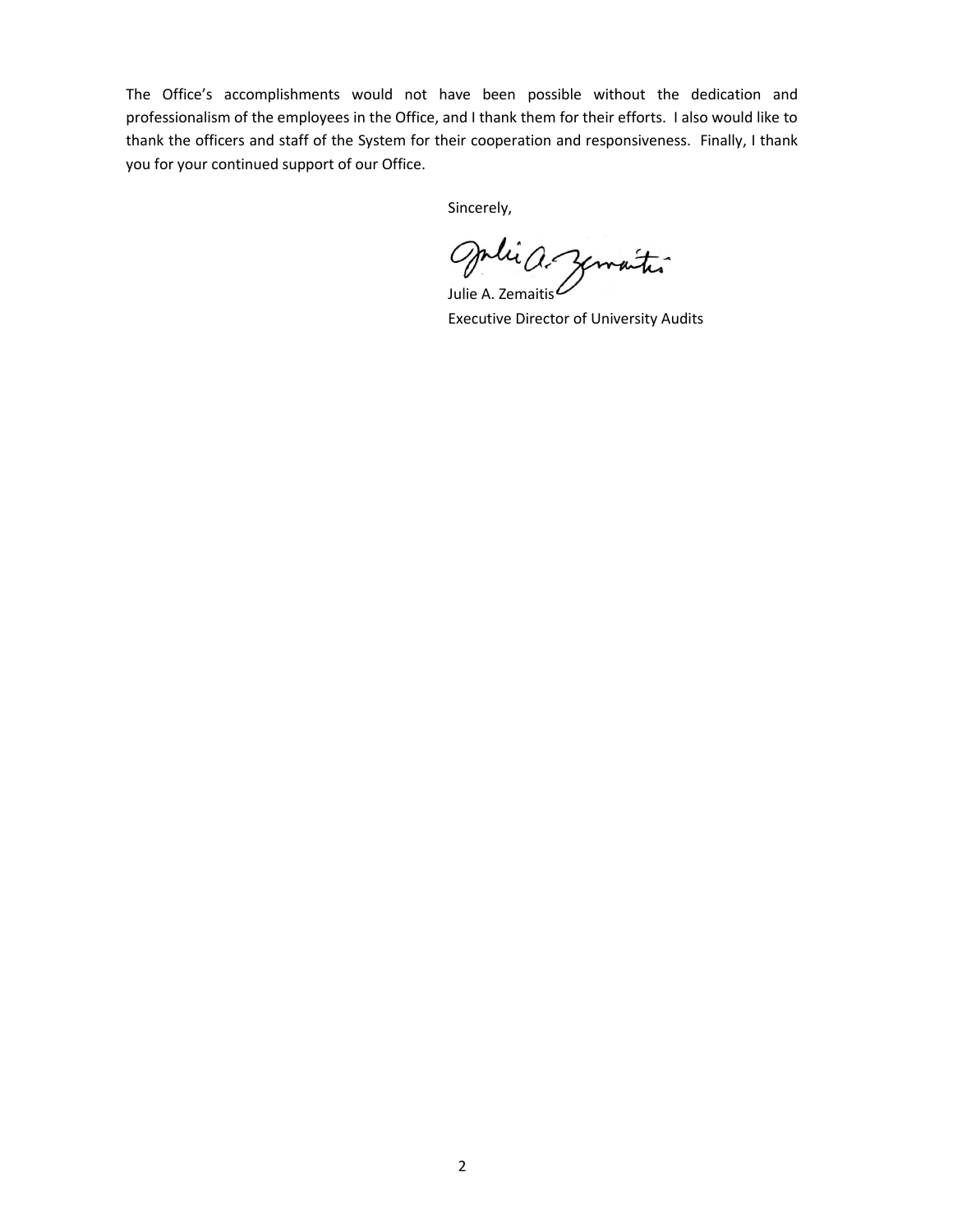## SECTION<sub>2</sub>

#### USE OF AUDIT RESOURCES DURING FISCAL YEAR 2020

The Office's strategic intent is to operate in a manner that adds value within the System, focuses on the differing primary stakeholders' expectations and priorities, and adapts to changes in technology, legislation, and organizational strategic priorities.

As with all System organizations, resources are finite and must be applied judiciously to ensure the maximum contribution and benefit possible toward achieving the System's vision and objectives.

Following are summaries of how our Office utilized audit resources during fiscal year 2020.

#### FISCAL YEAR 2020 AUDIT PLAN COMPLETION STATUS

|                       | Projects<br>Completed<br>FY19 Plan | Projects<br>Completed<br>FY20 Plan | Fieldwork<br>Completed-<br>Report<br>Drafted and<br>Pending | $In-$<br>Progress | Deferred<br>to FY21<br>Plan | Withdrawn $-$<br>Risk<br>Lowered |
|-----------------------|------------------------------------|------------------------------------|-------------------------------------------------------------|-------------------|-----------------------------|----------------------------------|
| <b>Planned Audits</b> | 8                                  | 31                                 | 6                                                           | 13                | 5                           |                                  |
| Projects Added        | 3                                  | 10                                 | 2                                                           | 13                | 4                           | 0                                |
| <b>TOTAL</b>          | 11                                 | 41                                 | 8                                                           | 26                | 9                           |                                  |

#### Number of Projects

#### Hours

|                                  | Planned | Actual | Remaining<br>Hours | Remaining<br>Percent |
|----------------------------------|---------|--------|--------------------|----------------------|
| <b>Planned Audits</b>            | 17,380  | 16,379 | 1,001              | 6%                   |
| Emerging Issues / Investigations | 4,095   | 4,677  | (582)              | 0%                   |
| Follow-up                        | 1,675   | 1,013  | 662                | 40%                  |
| <b>TOTAL</b>                     | 23,150  | 22,069 | 1,081              | 5%                   |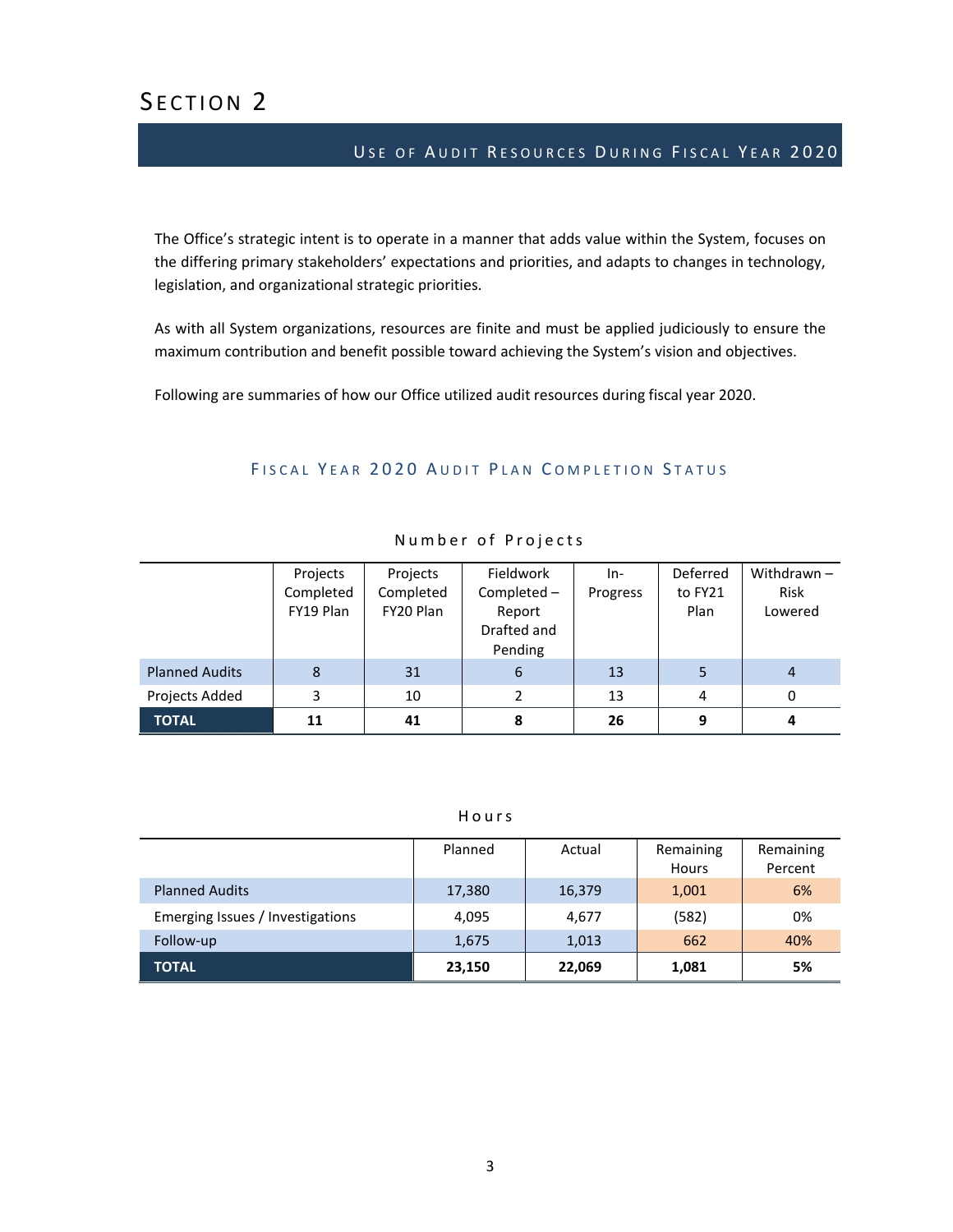#### DIRECT AUDIT HOURS BY TYPE OF PROJECT



Fiscal Year 2019



*Appendix B* provides a summary of completed projects, along with a definition of audit project types.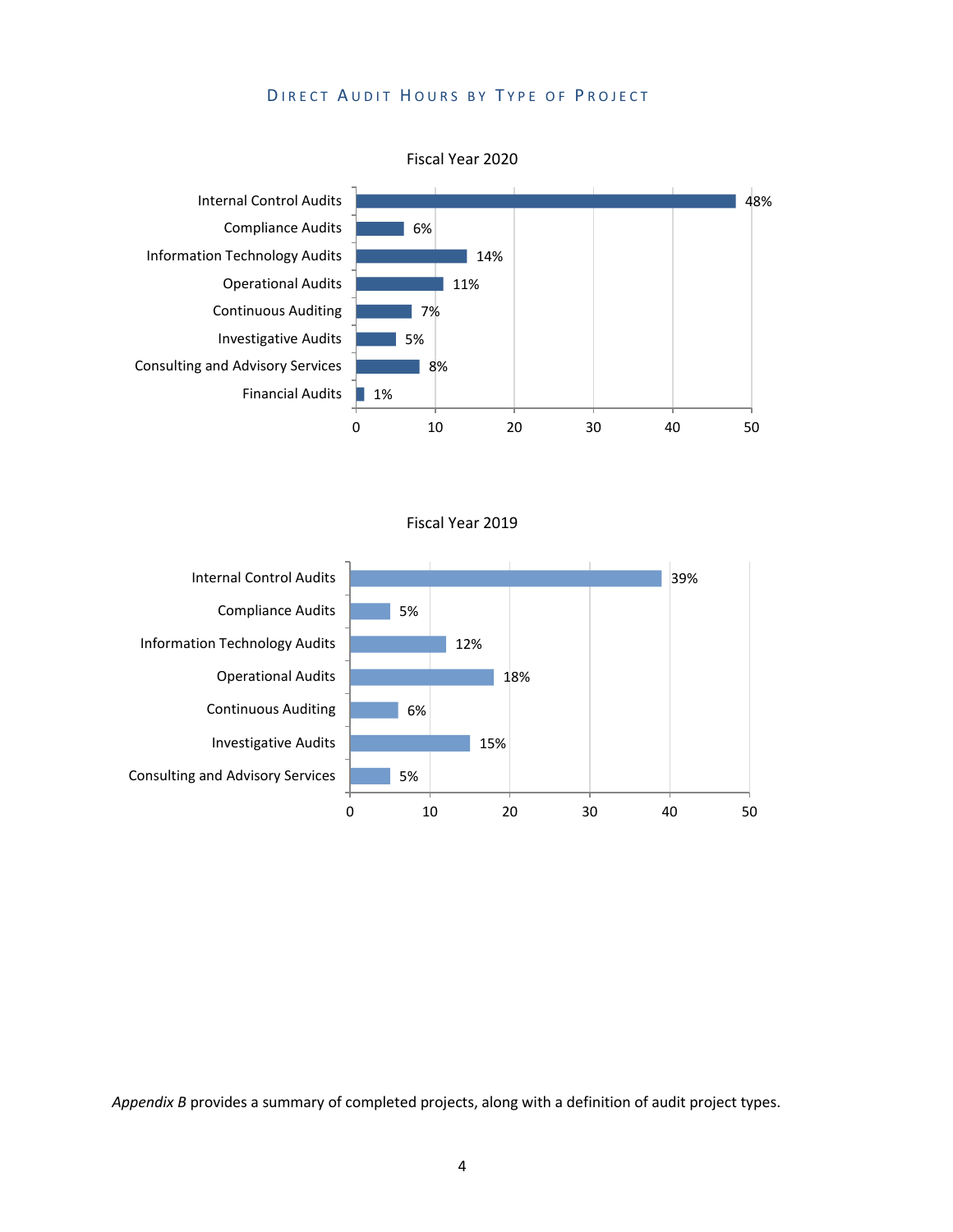#### DIRECT AUDIT HOURS BY UNIVERSITY / AREA



Fiscal Year 2020

#### Fiscal Years 2019 and 2020



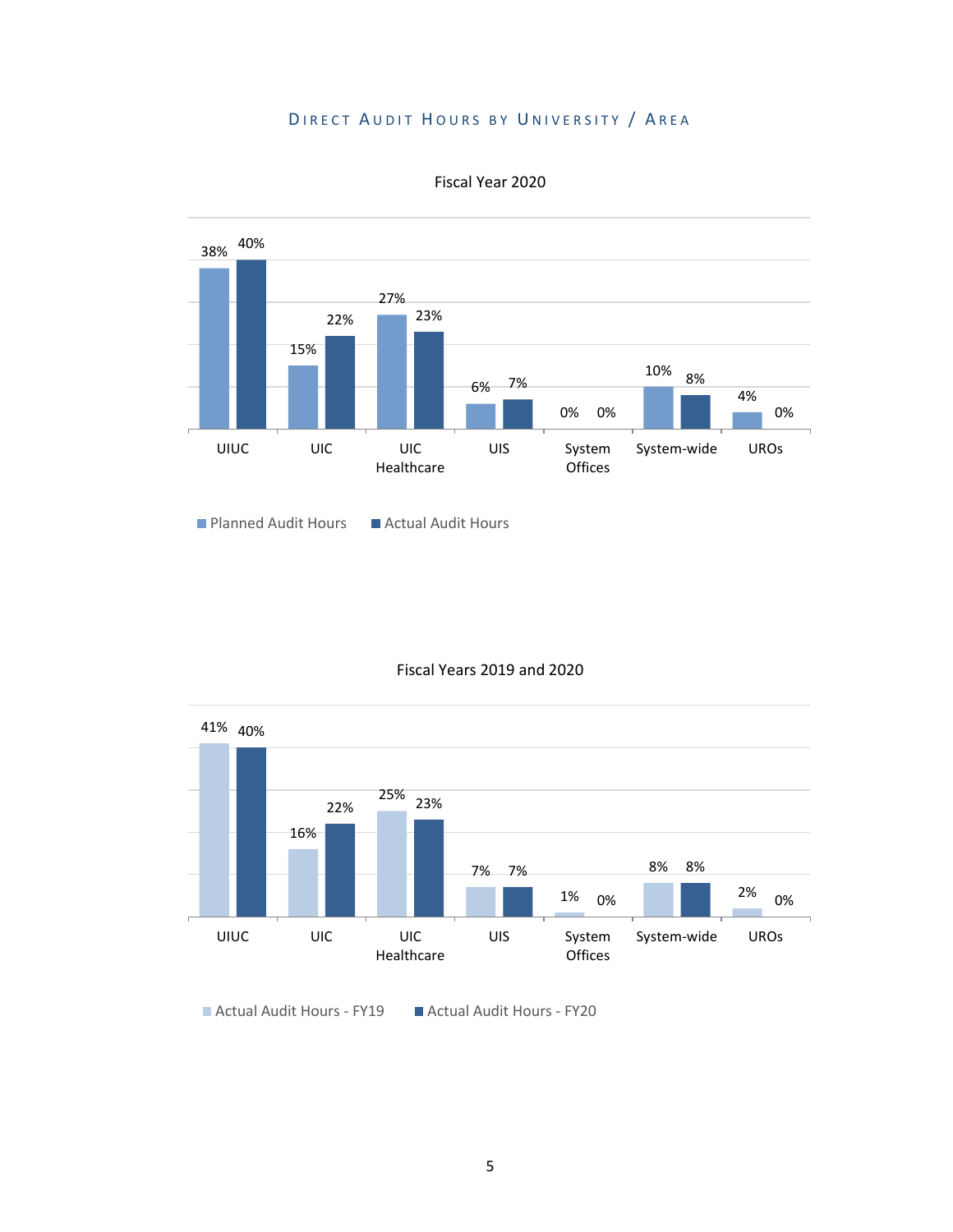#### FISCAL YEARS 2019 AND 2020 PERSONNEL EXPENDITURES



#### FISCAL YEARS 2019 AND 2020 NON-PERSONNEL EXPENDITURES



The increase in actual non-personnel expenditures during Fiscal Year 2019 includes the External Quality Assessment of the Office of University Audits at an approximate cost of \$30,000, which is required every five years, as well as a planned increase in professional development funded by accumulated fund balance reserves. The increase in the Fiscal Year 2020 non-personnel budget reflects a special one-time \$30,000 funding for the External Quality Assessment, less a permanent budget reduction of \$7,426.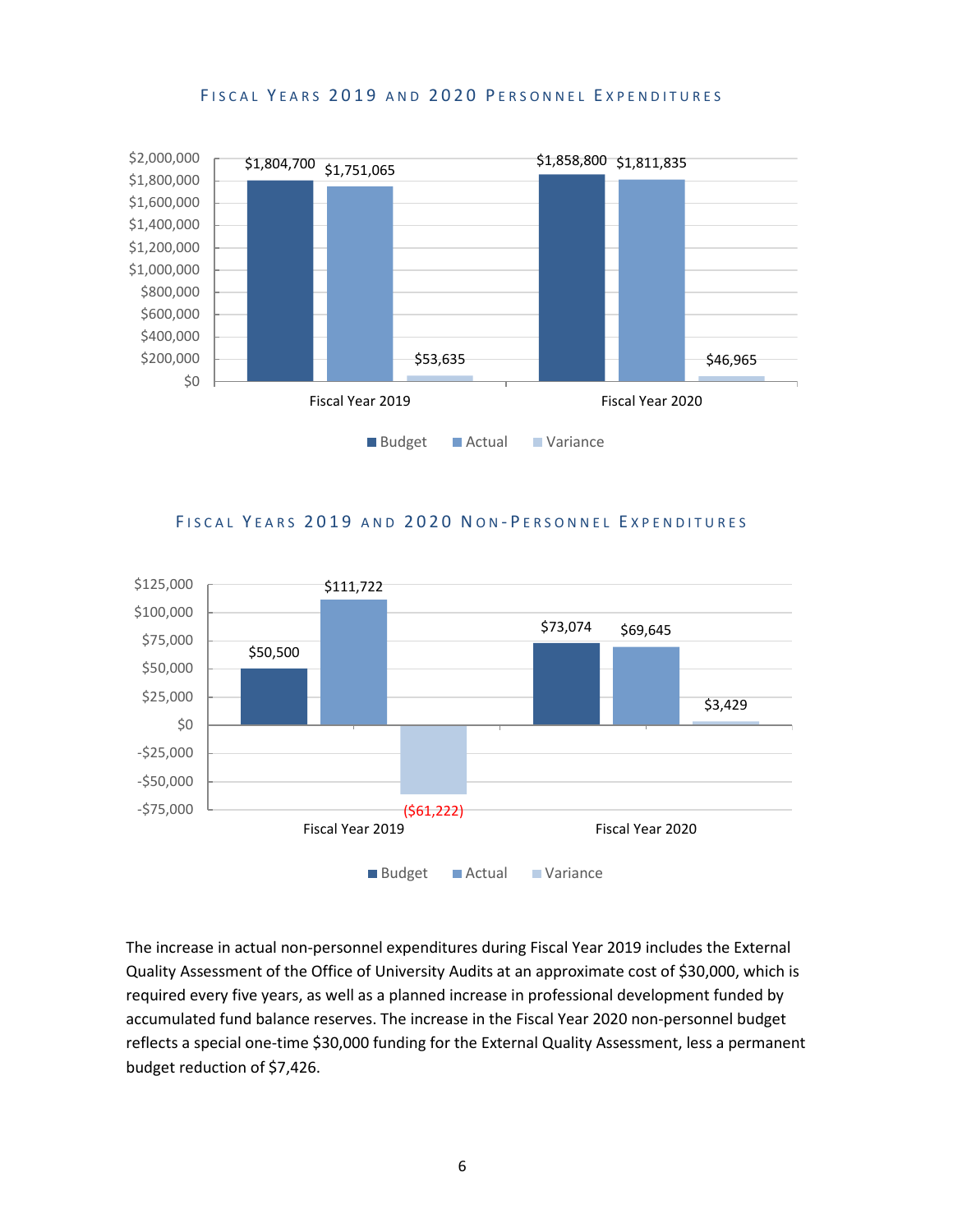#### FISCAL YEARS 2019 AND 2020 USE OF NON-PERSONNEL EXPENDITURES ( A CTUAL )



**Information Technology** 

- Required Training / Professional Development
- System Internal Assessments
- Inter-Campus Travel
- Other
- Required External Quality Assessment



#### FISCAL YEAR 2020 PRODUCTIVITY RATE

*\*Institute of Internal Auditors 2019 Benchmarking Report*

 $\frac{1}{2}$  ,  $\frac{1}{2}$  ,  $\frac{1}{2}$  ,  $\frac{1}{2}$  ,  $\frac{1}{2}$  ,  $\frac{1}{2}$  ,  $\frac{1}{2}$  ,  $\frac{1}{2}$  ,  $\frac{1}{2}$  ,  $\frac{1}{2}$  ,  $\frac{1}{2}$  ,  $\frac{1}{2}$  ,  $\frac{1}{2}$  ,  $\frac{1}{2}$  ,  $\frac{1}{2}$  ,  $\frac{1}{2}$  ,  $\frac{1}{2}$  ,  $\frac{1}{2}$  ,  $\frac{1$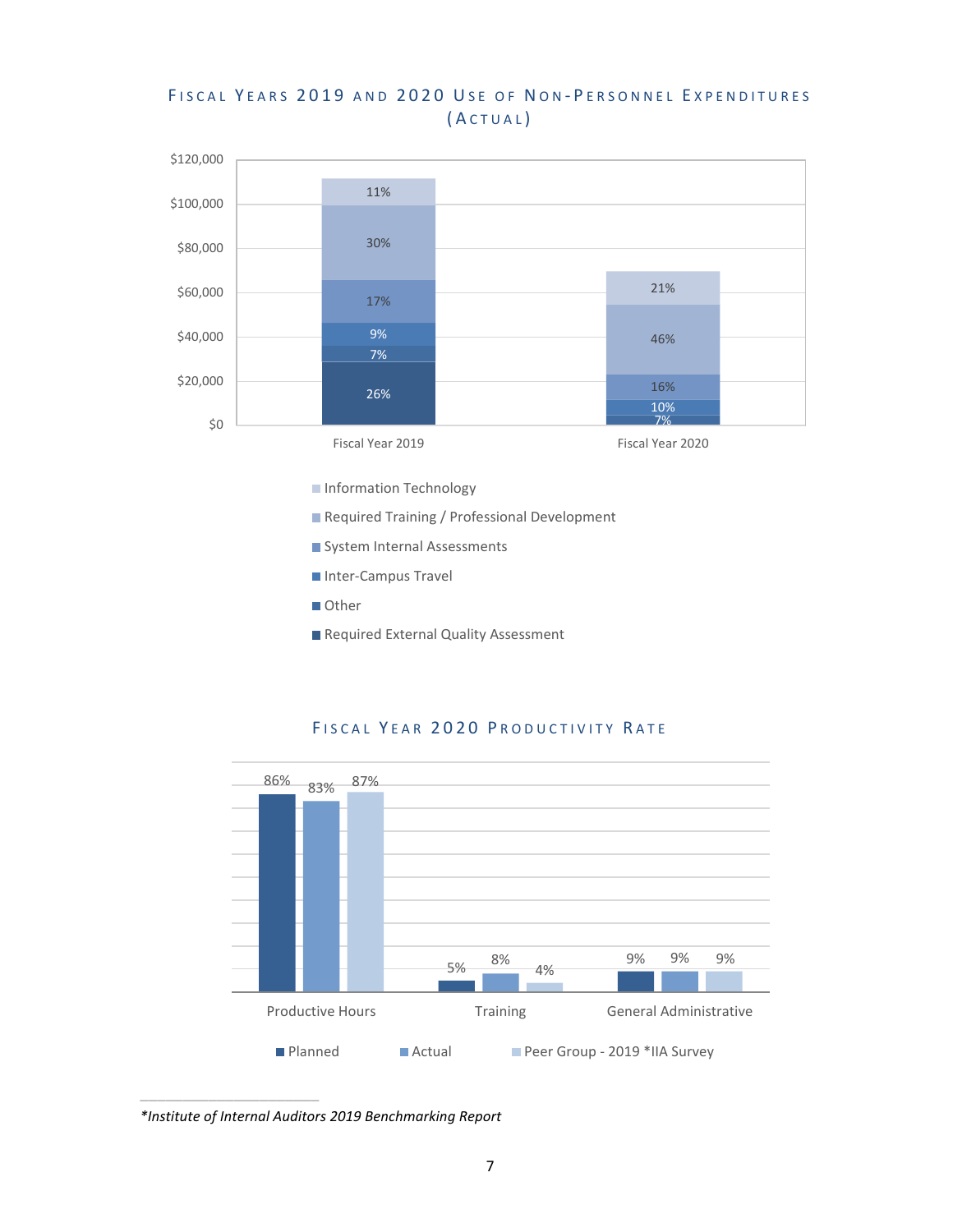## SECTION<sub>3</sub>

#### AUDIT RECOMMENDATION IMPLEMENTATION STATUS

After the expected implementation dates provided by management have passed, all audit recommendations are revisited to determine the status of management's action. It is through this process that the Office ensures that recommendations have been effectively implemented or that senior management has accepted the risk of not taking action.

The results of the audit recommendation follow-up activity for fiscal years 2018 through 2020 are presented in the following chart:

|                                                                                 | <b>FY2018</b> | <b>FY2019</b> | <b>FY2020</b> |
|---------------------------------------------------------------------------------|---------------|---------------|---------------|
| <b>Beginning Balance</b>                                                        | 207           | 207           | 206           |
| Internal Audit Recommendations Issued                                           | 202           | 233           | 230           |
| Implemented by Management                                                       | (177)         | (189)         | (126)         |
| Partially Implemented by Management /<br>Remaining Risks Accepted by Management | (9)           | (19)          | (7)           |
| Not Implemented / Risks Accepted by<br>Management                               | (13)          | (23)          | (19)          |
| Withdrawn by Internal Audit                                                     | (3)           | (3)           | (1)           |
| <b>Ending Balance:</b>                                                          | 207           | 206           | 283           |

#### IMPLEMENTATION OF INTERNAL AUDIT RECOMMENDATIONS

#### RISK AND PRIORITY RATING ALL OPEN AUDIT RECOMMENDATIONS - 6/30/20

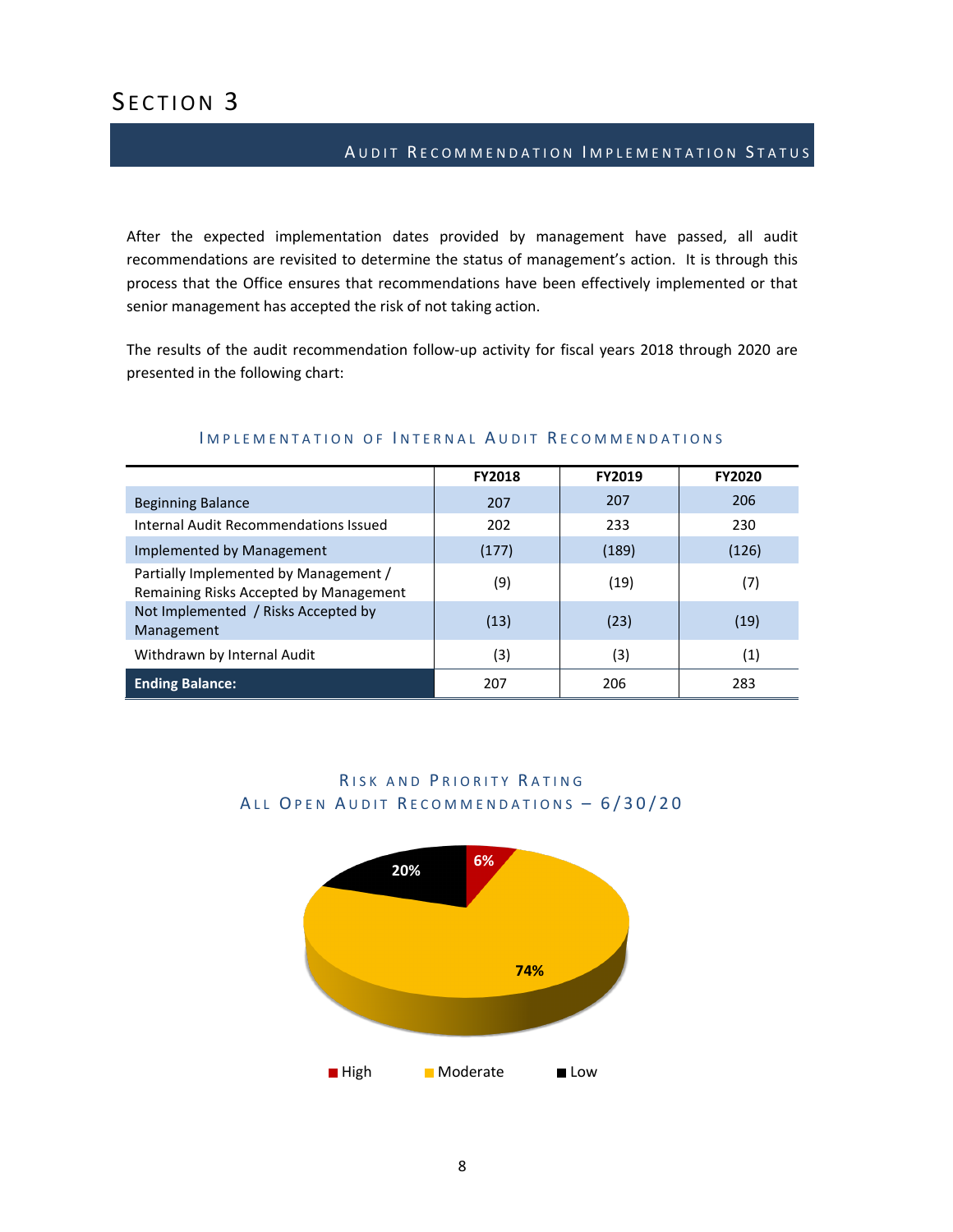#### AGING OF OUTSTANDING RECOMMENDATIONS BY MANAGEMENT'S ORIGINAL EXPECTED IMPLEMENTATION DATE

| <b>Fiscal Year</b>           | <b>Number of Recommendations</b> |
|------------------------------|----------------------------------|
| 2024                         | 1                                |
| 2023                         | $\overline{2}$                   |
| 2022                         | 23                               |
| 2021                         | 180                              |
| 2020                         | 57                               |
| 2019                         | 17                               |
| 2018                         | $\overline{2}$                   |
| 2016                         | $\mathbf{1}$                     |
| <b>Total Recommendations</b> | 283                              |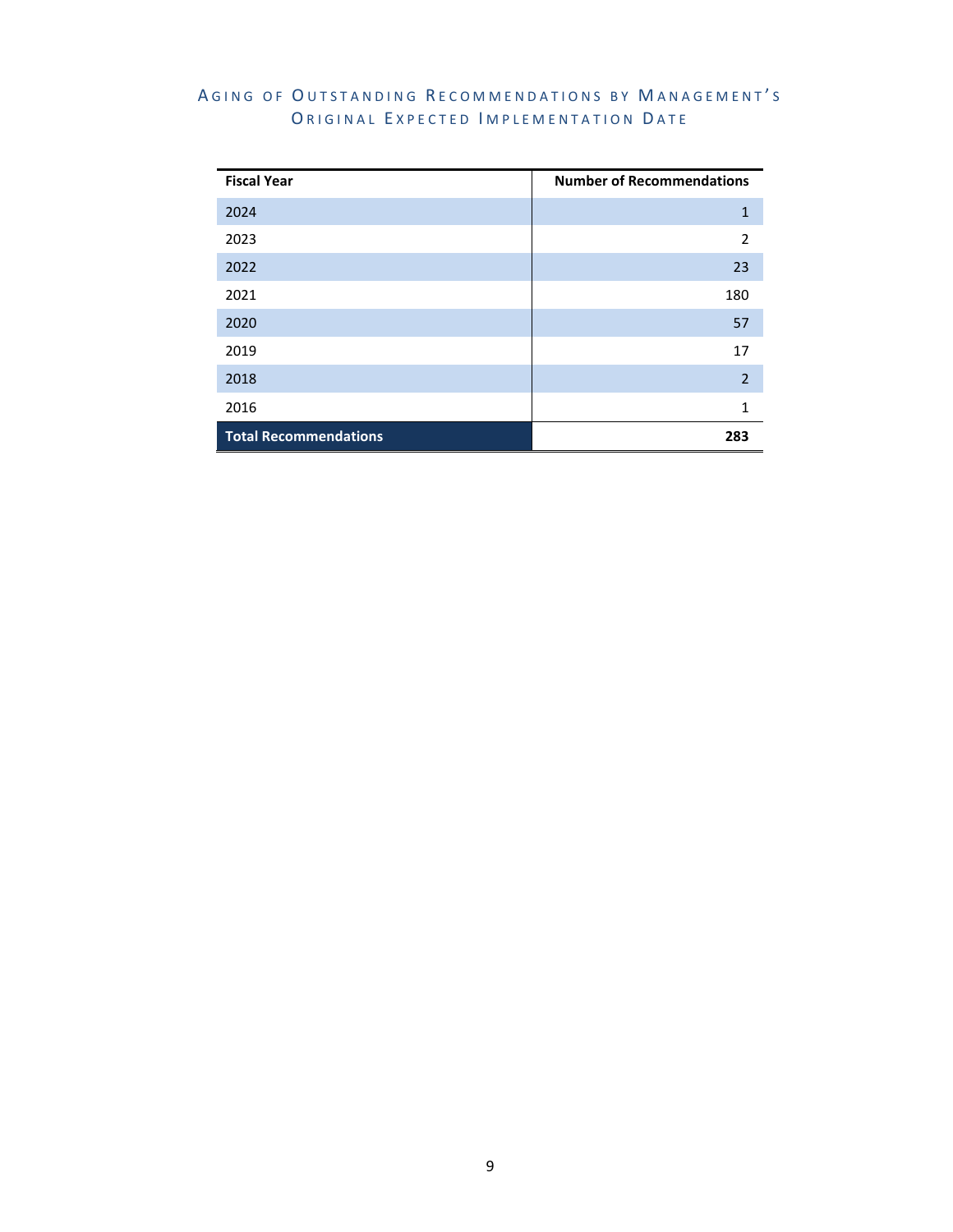#### ORGANIZATION CHART AS OF JUNE 30, 2020



#### **Certifications and Advanced Degrees Held By Members of the Office of University Audits Professional Staff**

| <b>Professional Certifications</b>              | <b>Advanced Degrees</b>                     |
|-------------------------------------------------|---------------------------------------------|
| 10 CIA (Certified Internal Auditor)             | 4 MBA (Master of Business Administration)   |
| 9 CPA (Certified Public Accountant)             | 1 MAS (Master of Accounting Science)        |
| 3 CISA (Certified Information Systems Auditor)  | 1 Ed.M. (Master of Education)               |
| 3 CFE (Certified Fraud Examiner)                | 1 MS (Masters of Science, Computer Science) |
| 1 CGMA (Chartered Global Management Accountant) | 1 MACC (Master of Accountancy)              |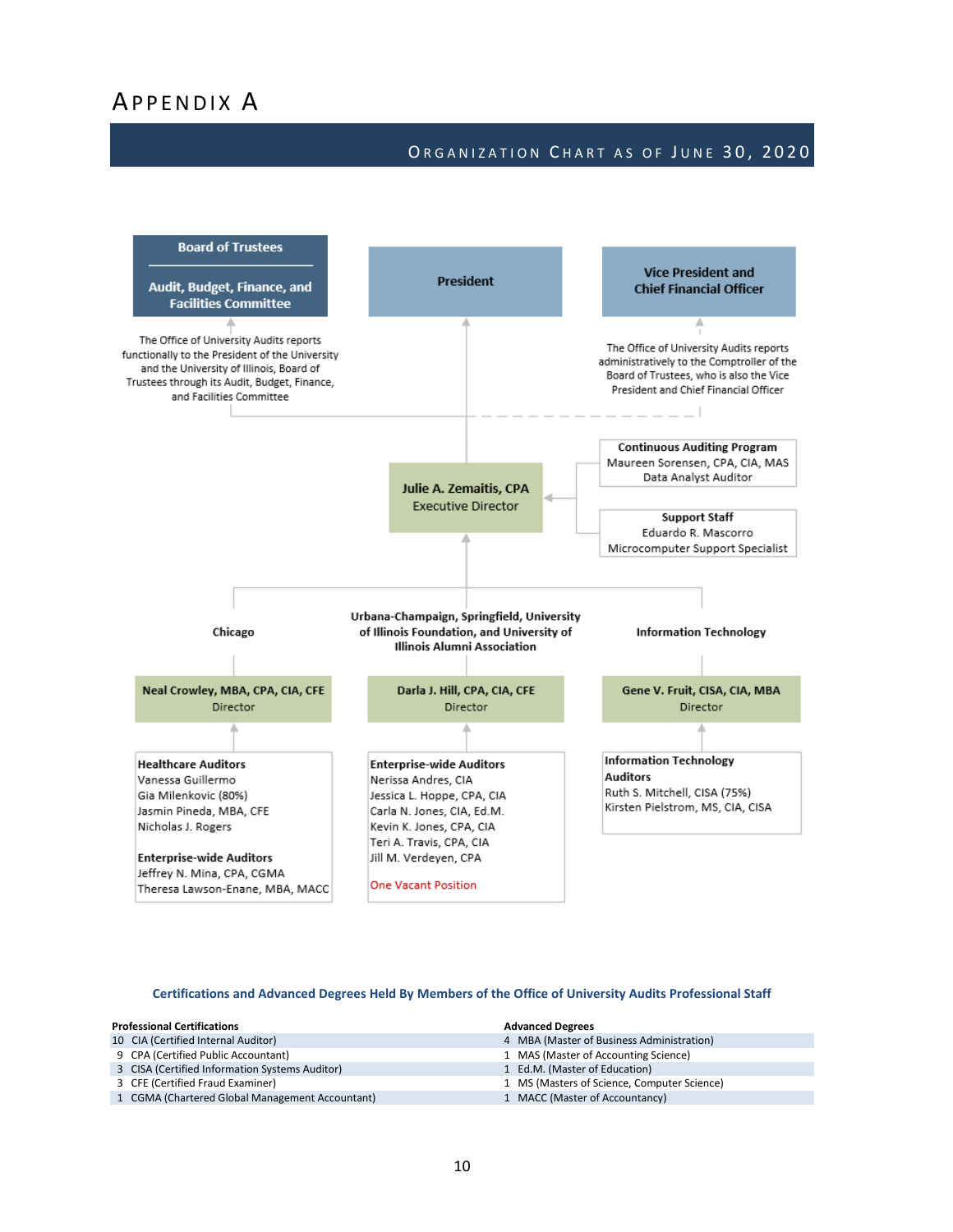## APPENDIX B

#### SUMMARY OF COMPLETED PROJECTS

The following summarizes the projects completed during fiscal year 2020. All audits were performed in conformance with the *International Standards for the Professional Practice of Internal Auditing* as promulgated by The Institute of Internal Auditors (IIA) and adopted by the State of Illinois Internal Audit Advisory Board.

We completed 52 projects during fiscal year 2020.

#### INTERNAL CONTROL AUDITS

**Internal control audits** determine whether the unit is conducting its financial and business processes under an adequate system of internal control, as required by System policy and guidelines, and good business practice. These audits contribute to fulfilling our agreement with the Legislative Audit Commission to perform reviews of judgmentally selected units to test the adequacy of the System's general systems of internal control.

Internal control audits were performed in the following areas:

Chicago

- Clinical Trials
- College of Architecture, Design, and the Arts
- College of Medicine, Center for Magnetic Resonance Research 3T
- College of Medicine, Dean's Office Administration
- College of Medicine, Department of Medicine
- College of Medicine, Department of Obstetrics and Gynecology
- College of Medicine, Department of Otolaryngology
- College of Pharmacy, Ambulatory Pharmacy Services
- School of Public Health, Community Outreach Intervention Projects
- Vice Chancellor for Administrative Services, Trucks and Cars

Springfield

• Athletics

Urbana-Champaign

- Campus Charitable Fund Drive
- College of Agricultural, Consumer and Environmental Sciences, Department of Agricultural and Biological Engineering
- College of Liberal Arts and Sciences, Department of Economics
- College of Veterinary Medicine, Veterinary Diagnostic Lab
- National Center for Supercomputing Applications
- Office of Registered Student Organizations
- **Technology Services**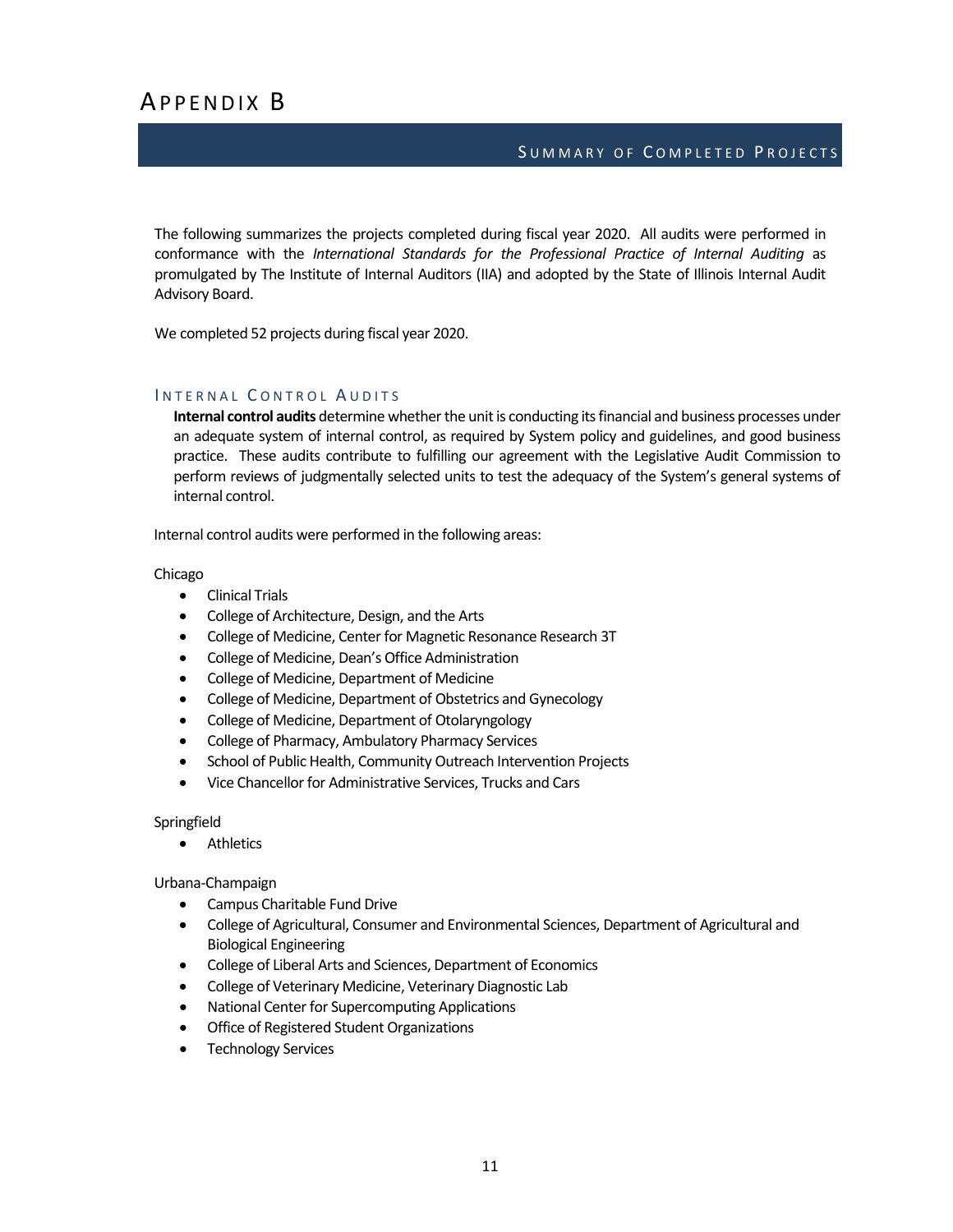#### COMPLIANCE AUDITS

**Compliance audits** determine the adequacy of the design of systems to ensure compliance with System policies and procedures and external requirements. Audit recommendations typically address the need for improvements in procedures and controls intended to ensure compliance with applicable regulations.

Compliance audits included a review of:

Urbana-Champaign

• Division of Intercollegiate Athletics, Summer Camps/Clinics, National Collegiate Athletic Association **Compliance** 

#### INFORMATION TECHNOLOGY AUDITS

**Information technology audits** address the internal control environment of automated information processing systems and how people use those systems. IT audits typically evaluate system input, output, and processing controls; backup and recovery plans; system security; and computer facilities.

Information technology audits included reviews of:

Chicago

- Academic Computing and Communications Center, Security Office Compliance with the UIC Information Technology Security Program
- College of Engineering

Urbana-Champaign

- Privacy and Security
- Student Affairs Technology

#### OPERATIONAL AUDITS

**Operational audits** examine the use of unit resources to evaluate whether those resources are being used in the most efficient and effective ways to fulfill missions and objectives. An operational audit can include elements of a compliance, financial, and information technology audit.

Operational audits included reviews of:

Chicago

• Vice Chancellor for Administrative Services, Facilities Management, Heat Light and Power Payroll

Urbana-Champaign

- Fraternity and Sorority Affairs
- Office for Access and Equity, Employee Accommodations

#### CONTINUOUS AUDITING

**Continuous auditing** is a method of analyzing data with the objective of assessing risk and related internal controls on a more frequent basis. It involves using various data analysis techniques to identify anomalies, patterns or trends, and other indicators, such as non-compliance with System policies, which may reveal control weaknesses. It can be used to assess the risk of a particular business cycle or to perform detailed transaction analysis against cut-offs and thresholds. The analysis is typically System-wide, with more detailed reviews of transactions occurring as needed based on the results. It is also used as an element of the annual risk assessment for audit plan development.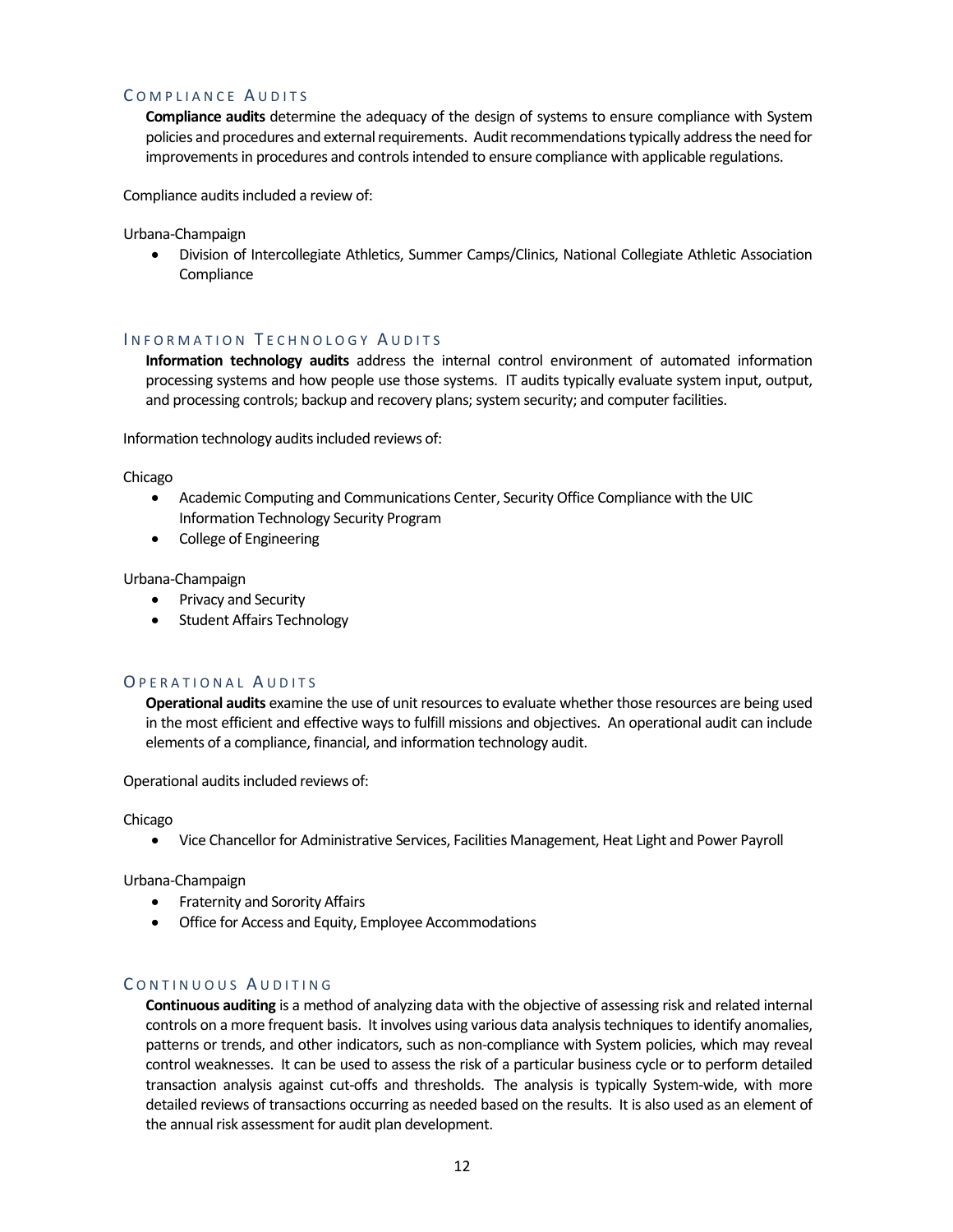Continuous auditing included selected reviews in the areas of:

- Computer and Equipment Purchases
- Credit Card Refunds
- Journal Vouchers
- Matched Vendor and Employee Addresses, Social Security Numbers, and Direct Deposit Accounts
- Overtime Pay
- Trending Analysis of Purchasing Activity
- Trending Analysis of Vendor Volume
- University Payables Support Services' P-Card Monitoring Program
- Vendor Bank Account Records
- Vendors Paid through an Online Payment Processor with a P-Card
- Vendors Used by One Employee

#### INVESTIGATIVE AUDITS

**Investigative audits** focus on alleged civil or criminal violations of state or federal laws or violations of System policies and procedures that may result in prosecution or disciplinary action.

Seven investigative audits and analyses were completed. These projects addressed allegations of misappropriation of System resources and non-compliance with System policies.

#### CONSULTING AND ADVISORY SERVICES

**Consulting and advisory services** are management related service activities. The scope and procedures involved in consulting engagements are either directed by management or agreed upon with management. Reporting for consulting engagements is generally made directly to management requesting the service. Advisory services are less formal in nature and may include providing counsel, advice, facilitation, and training.

Chicago

- College of Medicine, Division of Infectious Disease, Project Wish, Clincard Human Subjects Payments
- Hospitals and Clinics, Review of P-Card and T-Card Roles and Responsibilities

Urbana-Champaign

- College of Liberal Arts and Sciences, Department of Anthropology
- Human Resource Policy Review
- P-Card Transactions Reconciled by Proxy
- Testing Center

Springfield

- College of Education and Human Services, Department of Teacher Education
- P-Card Transactions Reconciled by Proxy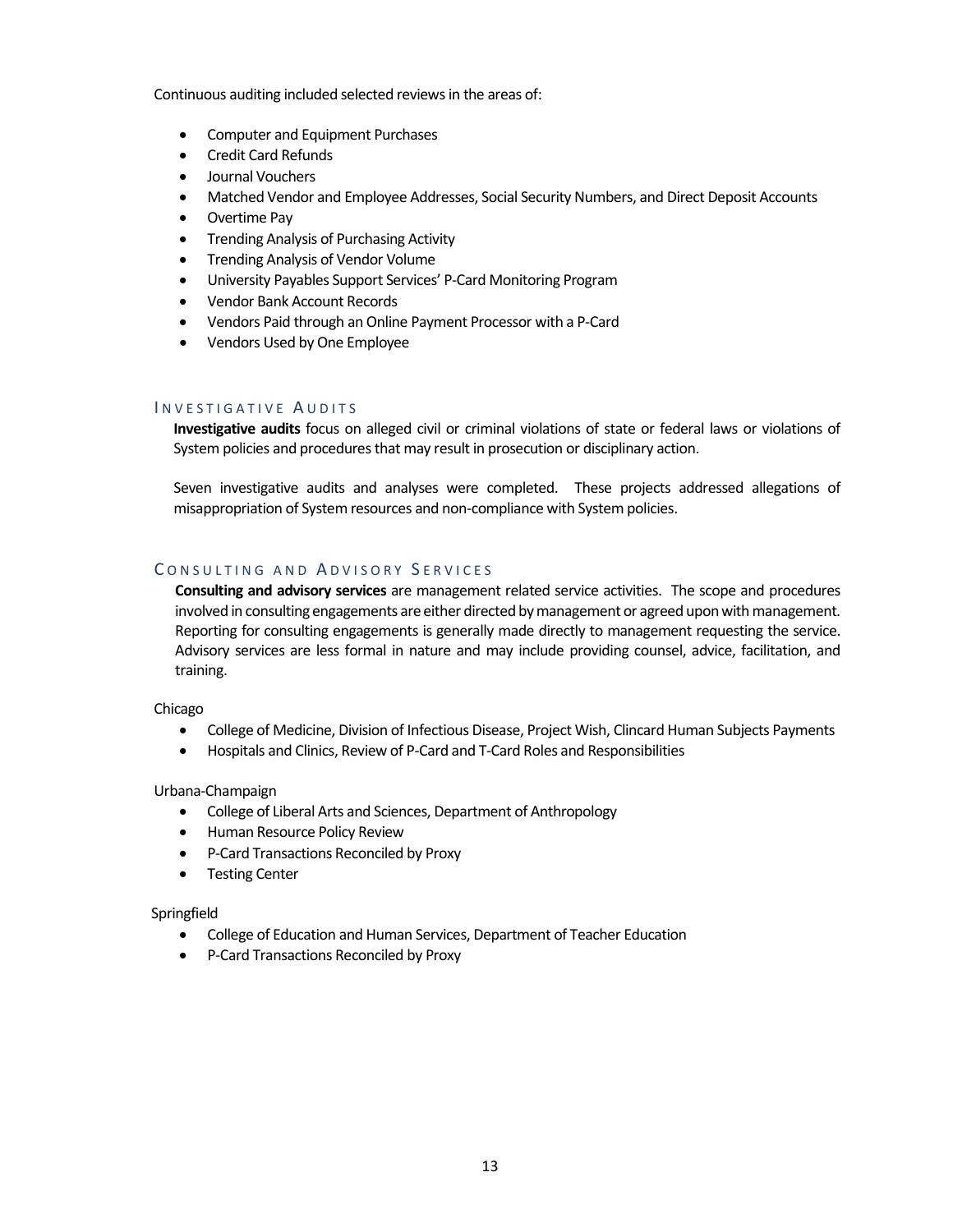Additionally, we performed various other consulting, advisory, and training services for System Offices and each University throughout the year. Audit personnel contributed support and advisory services throughout the System by participating in the following:

Audit Leadership

- 3i Support Team
- 3i Steering Committee
- Audit, Compliance, and ERM Coordination Group
- Business Administrator Certification Program Course Development
- Business Process Improvement Advisory Council
- COVID-19 Financial Impacts System-wide, UIC, UIS, Urbana-Champaign
- COVID-19 UIC Campus Emergency Operations Center
- President's Management Council
- System Executive Risk Management Council
- System Office IT Council
- System-wide Compliance Advisory Committee
- UIC Academic Officers Group
- UIC Compliance Committee
- UIUC Business Managers Group
- UIUC Campus Administrative Manual Working Group
- UIUC LINK Training Sessions
- University Information Privacy and Security Committee
- University Information Privacy and Security Committee HIPAA Subcommittee
- University Information Privacy and Security Committee Security Subcommittee
- University Payroll and Benefits Training Initiative Advisory Committee
- University System Internal Controls Review: Procurement, Payment & Asset Accounting Systems Access and Procedures Review Team
- University-wide Compliance Advisory Committee

#### Audit Staff

- 3i Business Continuity Access Team
- COVID-19 Financial Impacts Tracking UIC, UIS, Urbana-Champaign
- Joint Commission on Accreditation of Healthcare Organizations Committee
- Source2Pay Advisory Meetings
- UIC Academic Fiscal Officers Group
- UIC Business Officers Group
- UIC Human Resources Advisory Group
- UIC Information Technology Governance Council, Infrastructure and Security Committee
- UIS Business Managers Group
- UIUC Business Managers Group
- UIUC IT Caffeine Break (weekly university IT topic discussion group)
- University of Illinois Hospital and Clinics Ambulatory Revenue Cycle Operating Committee
- University System Internal Controls Review: Procurement, Payment & Asset Accounting Systems Access and Procedures Review Team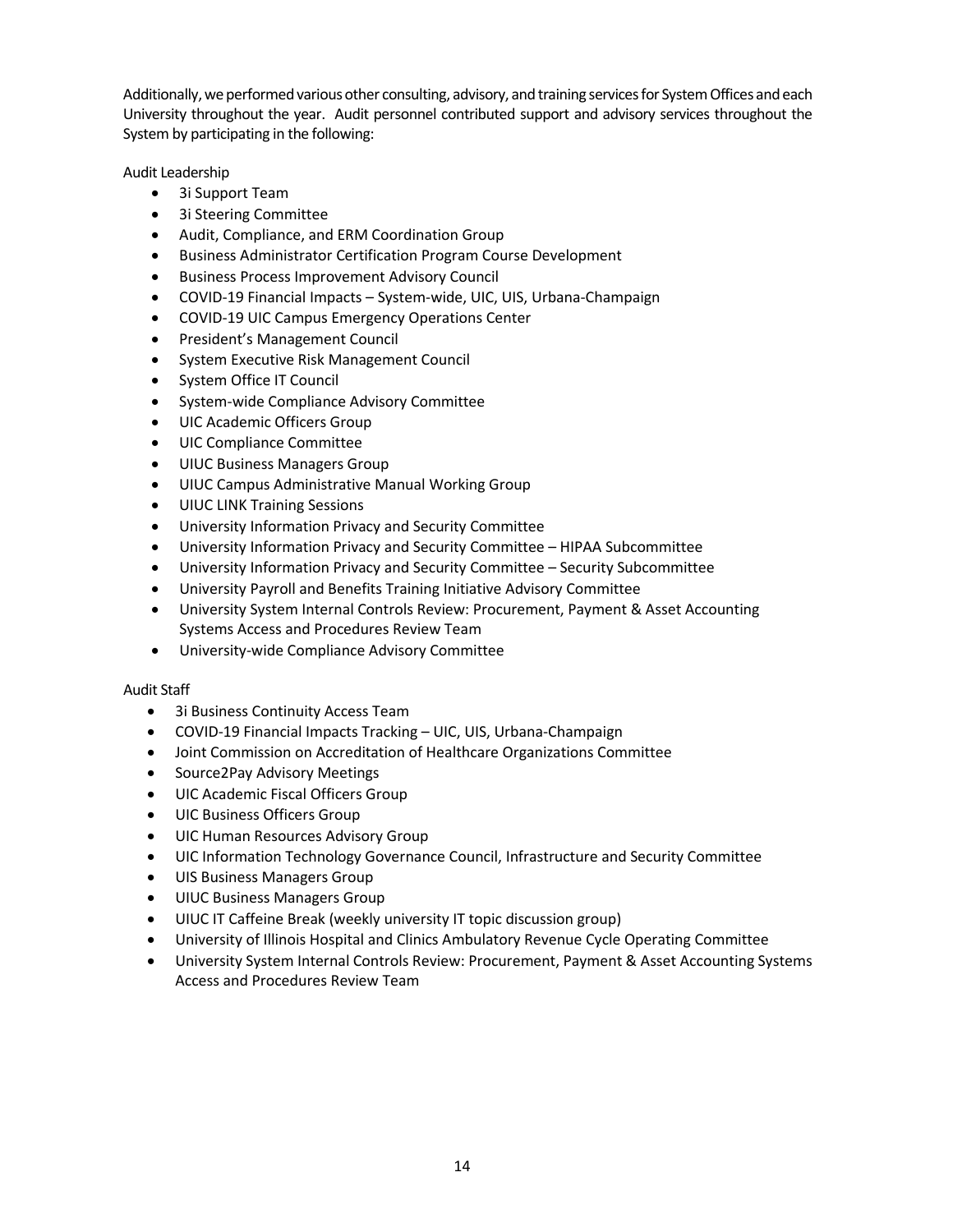#### INTERNAL AUDIT CHARTER

*Approved by Audit, Budget, Finance, and Facilities Committee March 6, 2017*

#### M ISSION

The mission of the Office of University Audits (University Audits) is to provide independent and objective services to protect and strengthen the University System and its related organizations.

#### DEFINITION OF INTERNAL AUDITING

Internal auditing is an independent, objective assurance and consulting activity designed to add value and improve an organization's operations. It helps an organization accomplish its objectives by bringing a systematic, disciplined approach to evaluate and improve the effectiveness of risk management, control, and governance processes.

#### P URPOSE

The purpose of University Audits is to determine whether the University System's control, risk management, and governance processes, as designed and implemented by management, are adequate and functioning to ensure:

- Risks are appropriately identified and managed.
- Interaction with the various governance groups occurs as needed.
- Financial, managerial, and operating information is accurate, reliable, and timely.
- Employee actions are in compliance with University policies and procedures, and applicable laws and regulations.
- Resources are acquired economically, used efficiently, and adequately protected.
- Plans and objectives are achieved.
- Quality and continuous improvement are fostered in the University's control process. Significant legislative or regulatory issues impacting the University are recognized and addressed appropriately.

University Audits reports functionally to the President of the University System (President) and The Board of Trustees (BOT) of the University of Illinois through its Audit, Budget, Finance, and Facilities Committee (ABFFC), and administratively to the Comptroller of the Board of Trustees, who is also the Vice President and Chief Financial Officer.

#### INTERNAL AUDITING RESPONSIBILITIES

The Office responsibilities include the following:

- Develop a flexible two-year plan identifying audits scheduled for the pending fiscal year, using an appropriate risk-based methodology, including any risks or control concerns identified by management, and submit the plan to the President for approval by June 30 of each year.
- Implement the audit plan, as approved by the President, including as appropriate any special tasks or projects requested by management and the ABFFC.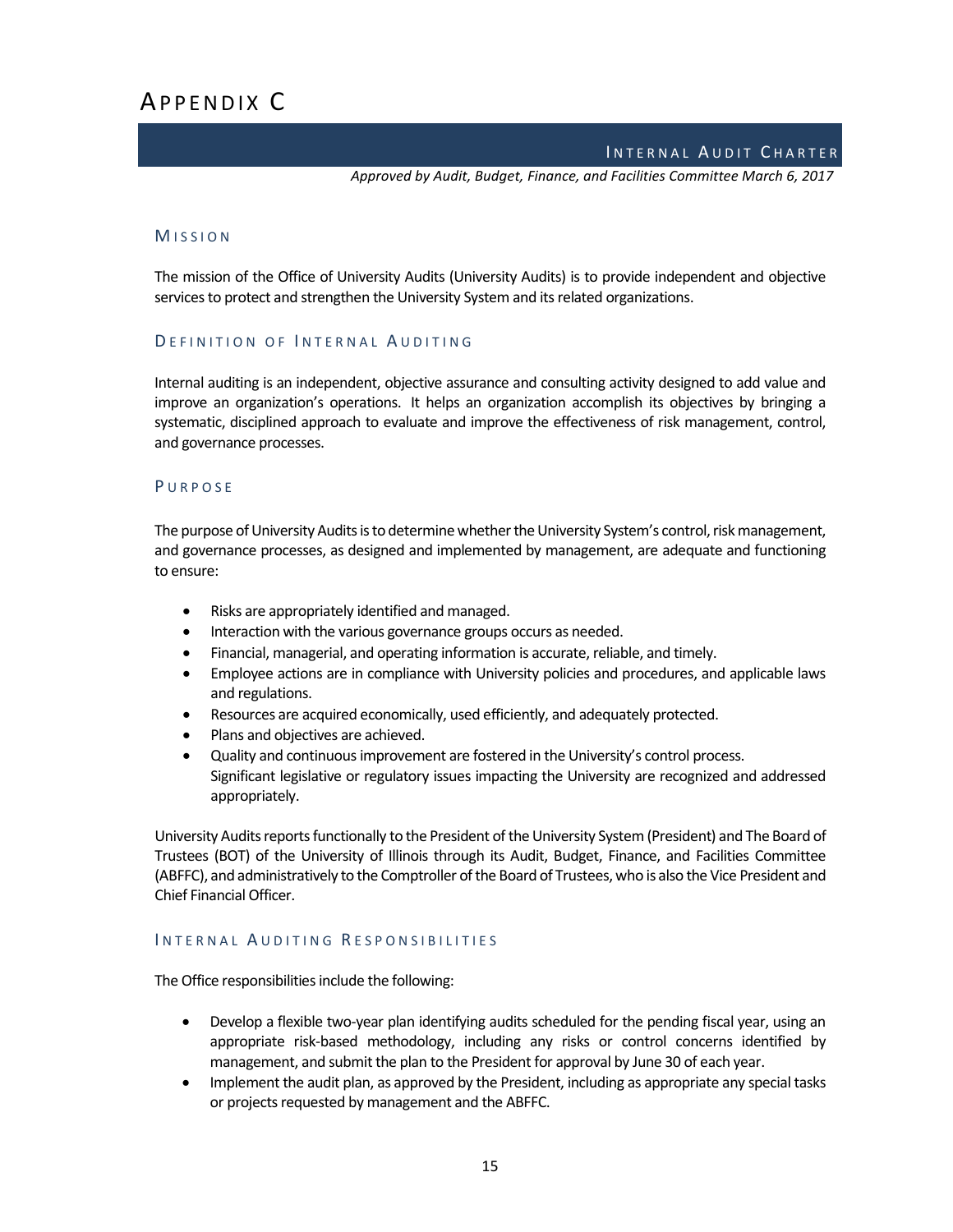- Issue periodic reports to the President and Chairman of the ABFFC summarizing results of audit activities.
- Report annually to the ABFFC regarding audit plans, activities, staffing, and the organizational structure.
- Report to the ABFFC and BOT by September 30 of each year the scope and results of audits and the adequacy of management's corrective actions.
- Maintain sufficient knowledge, skills, and experience to meet the requirements of this Charter.
- Assist University management by conducting special services to assist management in meeting its objectives, where appropriate, the nature of which is agreed to with management, and for which University Audits assumes no management responsibility.
- Assist in the investigation of significant suspected fraudulent activities within the institution and notify management and the ABFFC of the results.
- Establish a follow-up process to monitor and identify whether management actions have been effectively implemented, or senior management has accepted the risk of not taking action.
- Consider the scope of work of the external auditors and regulators as appropriate for the purpose of providing optimal audit coverage to the institution.
- Periodically provide the Internal Audit Charter to the ABFFC for review and approval.

#### **AUTHORITY**

The general scope of audit coverage is University-wide and no function, activity, or unit of the University or a related organization is exempt from audit and review. No officer, administrator, or staff member may interfere with or prohibit internal auditors from examining any University or related organization's record or interviewing any employee or student that the auditors believe necessary to carry out their duties. Additionally, the Executive Director has the authority to audit the accounts of all organizations required to submit financial statements to the University.

In performing their work, internal auditors have neither direct authority over, nor responsibility for, any of the activities reviewed. Internal auditors do not develop and install procedures, prepare records, make management decisions, or engage in any other activity that could be reasonably construed to compromise their independence or impair their objectivity. Therefore, internal audit reviews do not, in any way, substitute for or relieve other University personnel from their assigned responsibilities.

#### PROFESSIONAL STANDARDS

University Audits has the responsibility to carry out its duties as defined by the State of Illinois *Fiscal Control and Internal Auditing Act* [\(Illinois Compiled Statutes, 30 ILCS 10/1001\)](http://www.ilga.gov/legislation/ilcs/ilcs5.asp?ActID=467&ChapAct=30%26nbsp%3BILCS%26nbsp%3B10%2F&ChapterID=7&ChapterName=FINANCE&ActName=Fiscal+Control+and+Internal+Auditing+Act). Those responsibilities include performing audits in accordance with The Institute of Internal Auditor's*International Professional Practices Framework (IPPF)*, which the State of Illinois Internal Audit Advisory Board has adopted as the standard of performance for all state internal auditors. The IPPF requires mandatory adherence to the Core Principles of the Professional Practice of Internal Auditing, Definition of Internal Auditing, the Code of Ethics, and the Standards.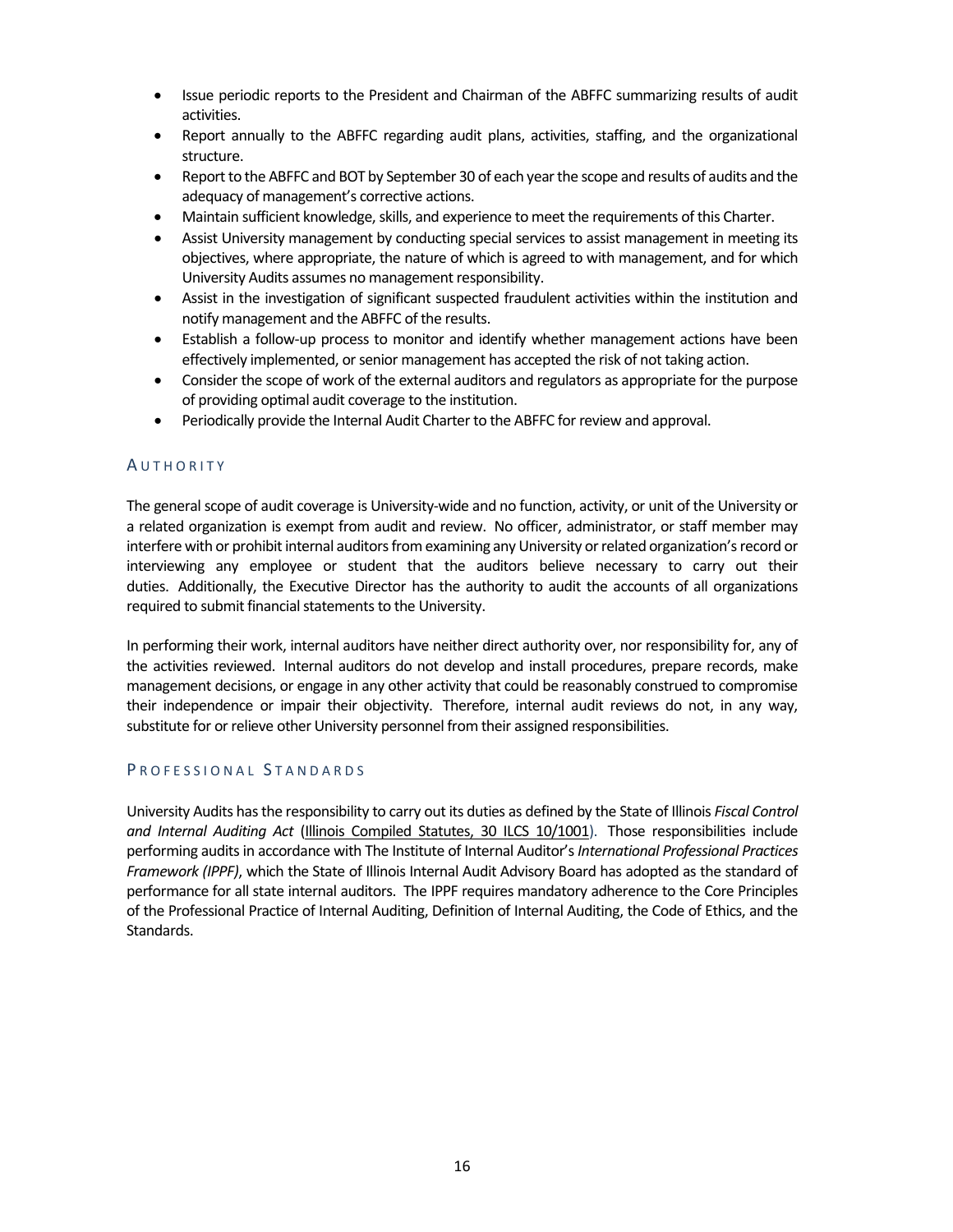## APPENDIX D

#### OFFICE OF UNIVERSITY AUDITS STRATEGIC PLAN SUMMARY

#### M ISSION

The mission of the Office of University Audits (Office) is to provide independent and objective services to protect and strengthen the System and its related organizations.

#### V ISION

Be an innovative driver of positive change while striving to be the premier audit function in higher education.

#### G UIDING V ALUES

We perform all that we do with:

- Objectivity
- Independence
- **Integrity**
- Confidence
- **Credibility**
- **Leadership**
- **Straightforwardness**
- **Excellence**
- Innovation
- Professionalism

#### STRATEGIC GOALS

- 1. TheOffice will continue to cultivate relationships and understanding through communication with the Board of Trustees and senior leadership of the System.
- 2. Serve as counsel to the Board of Trustees; the Audit, Budget, Finance, and Facilities Committee; management; and other constituents.
- 3. Enhance audit efficiencies and effectiveness.
- 4. Provide a professional, well-trained, and motivated team in the delivery of internal audit services. Perform audit activities by utilizing a dynamic comprehensive audit process and plan based on assessed risk, in compliance with IIA Standard